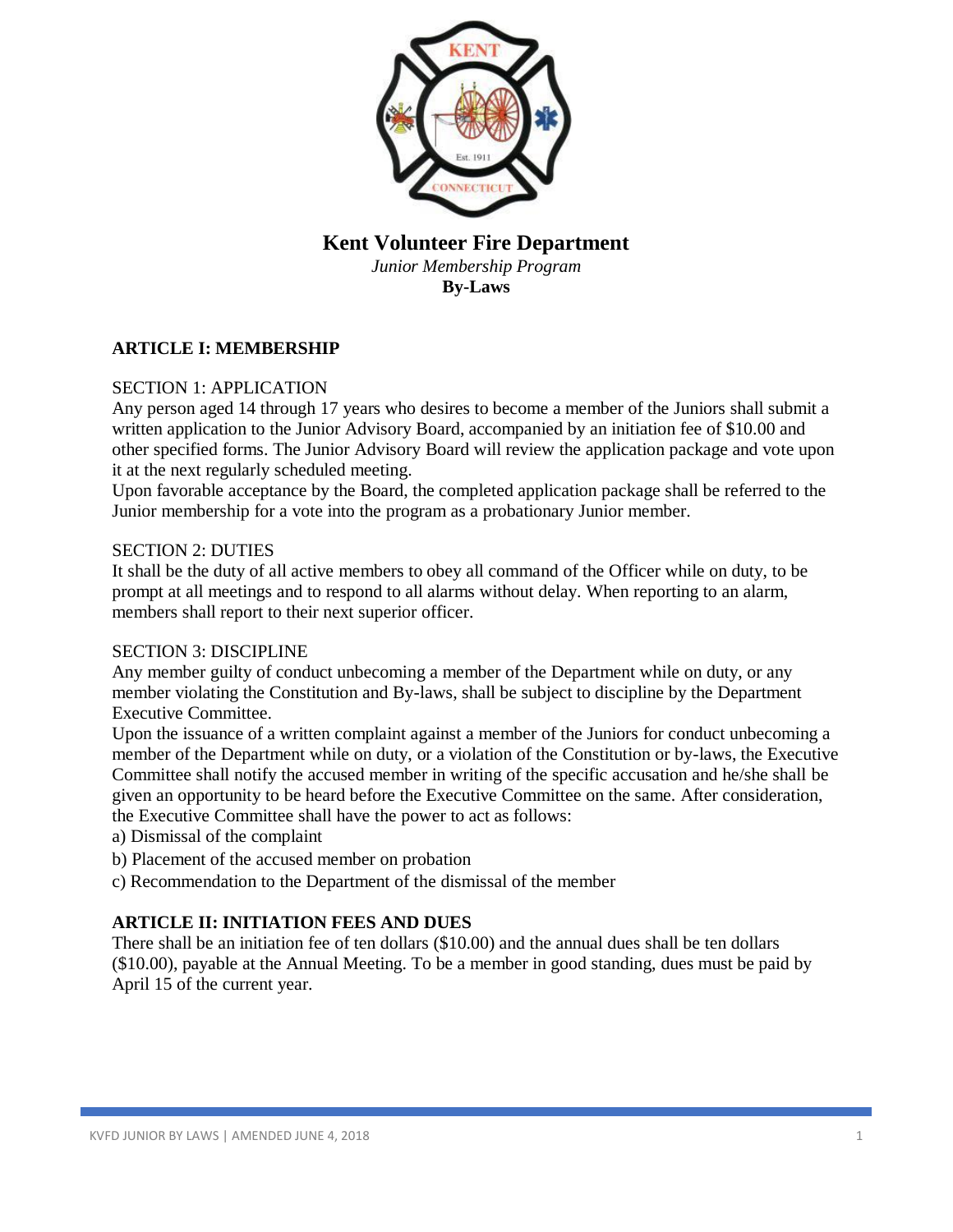# **ARTICLE III: DUTIES OF OFFICERS**

#### SECTION 1: CAPTAIN

It shall be the duty of the Captain to preside over all regular and special meetings. The Captain will operate within the Incident Command System at emergencies. The Captain will assume the role of general supervisor of the Juniors. The Captain will carry out and enforce the Constitution and Bylaws if the Department and the Juniors.

#### SECTION 2: LIEUTENANT

It shall be the duty of the Lieutenant to assume any and all duties of the Captain in his absence, and to assist the Captain in all functions of the Department and Juniors.

#### SECTION 3: ABSENCES OF OFFICERS

The absence of any officer will be filled by the next lower grade officer.

#### SECTION 4: SECRETARY/TREASURER

It shall be the duty of the Secretary/Treasurer to notify all members of special meetings by main, to call the roll at each meeting, to keep a record of the proceedings of the Juniors and report and answer all correspondences promptly. They shall handle all funds for the Juniors, and keep an accurate record of all receipts and expenditures. This record shall be made available for inspection by officers of the Department.

### **ARTICLE IV: COMMITTEES**

The Captain shall appoint needed committees, as he deems appropriate.

# **ARTICLE V: MEETINGS**

#### SECTION 1: REGULAR MEETINGS

The regular meetings shall be the first Thursday of the month at 7:00 PM

#### SECTION2: SPECIAL MEETINGS

A special meeting can be called by the Captain at any time. The Secretary/Treasurer must contact each member by regular mail in advance of the special meeting.

# **ARTICLE VI: ELECTIONS**

All officers shall be voted on separately. A simple majority of all votes cast by the members present at the annual meeting shall be necessary to elect.

#### **ARTICLE VII: QUORUM** (Intentionally left blank)

# **ARTICLE VII: SUSPENSION AND AMENDMENTS**

The By-laws may be amended at any meeting by a two-thirds vote of the members present, provided that each member shall have been notified by mail of said amendment at least ten days prior to the meeting.

# **ARTICLE IX: RULES OF ORDER**

Robert's Rules of Order shall prevail at all regular meetings.